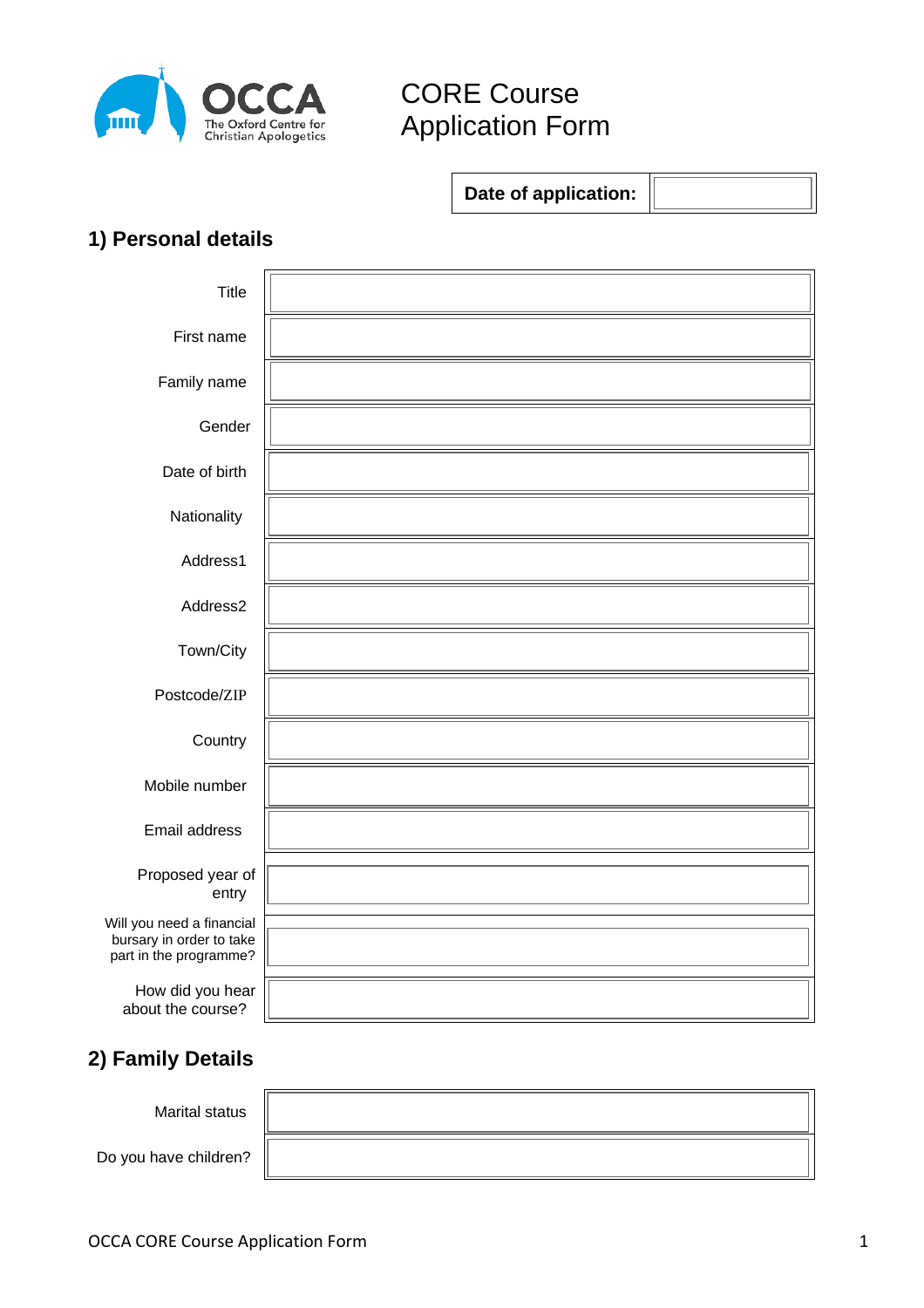#### **3) Referees**

We ask for a general reference from your supervisor at work, your church or ministry leader, or your academic supervisor.

| Title                        |  |
|------------------------------|--|
| Forename                     |  |
| Surname                      |  |
| <b>Email Address</b>         |  |
| Confirm email Address        |  |
| Relationship to you          |  |
| Duration of the relationship |  |

I confirm that I have contacted this referee in advance and they are aware that I have provided their details for this reference:

#### **4) Educational and Work Background**

| University/School/Institution<br>attended       |  |
|-------------------------------------------------|--|
| University/School/Institution<br>website        |  |
| Year of completion*                             |  |
| Degree(s) with subjects                         |  |
| Final grade / GPA                               |  |
| University/School/Institution                   |  |
| Year of completion                              |  |
| Degree(s) with subjects and final<br>grade/GPA  |  |
| How would you define your<br>employment status? |  |
| Current job title                               |  |
| Current employment details                      |  |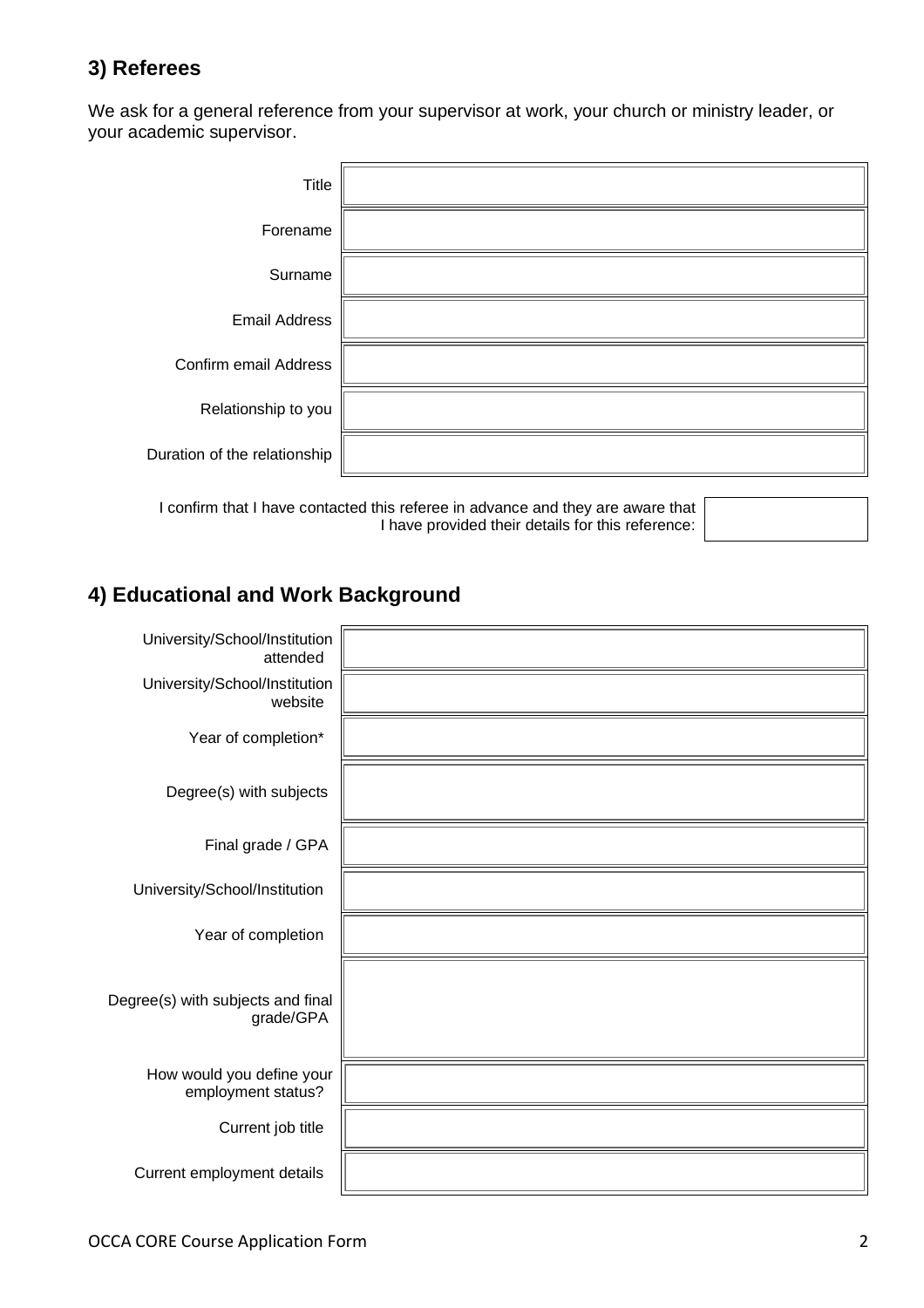| <b>Current work address</b>                 |  |
|---------------------------------------------|--|
| Employment start date                       |  |
| Current voluntary work title                |  |
| Current voluntary work details              |  |
| Current voluntary work address              |  |
| Other applications                          |  |
| Do you have a criminal record?              |  |
| How will you be paying for your<br>studies? |  |

## **5) Christian Background**

Religious denomination

Churches attended over the past 5 years

**Longer answer: (please see next page)**